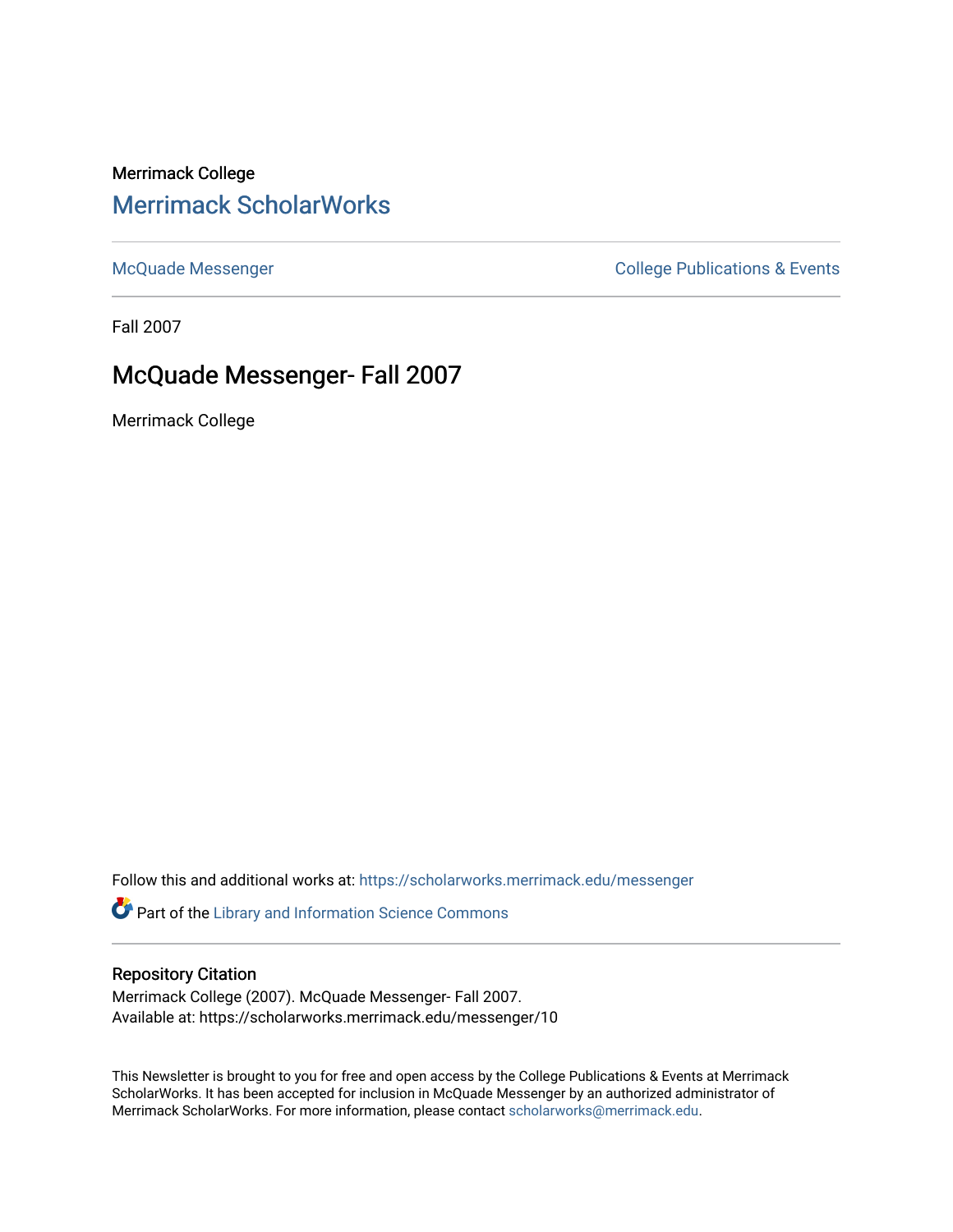

## **From the Director's Desk**



McQuade Library staff has identified 4 principle strategic directions that will position the library as a state of the art academic center for teaching, learning, discovery, and reflection. A renovated and expanded facility is integral to this vision, as it will increase opportunities for active and engaged learning and provide a more inviting and comfortable place for Merrimack students, faculty, and staff to think, study, and learn.

In collaboration with other college constituencies, the Library will continue to enhance student learning, streamline the provision of student services, and develop programming to facilitate learning beyond the classroom.

Our four strategic goals are:

1) To provide study and learning spaces throughout the building that are comfortable, flexible, functional, inviting, safe, technology-equipped and universally accessible.

2) To empower the Merrimack College community to become independent, lifelong learners.

- 3) To provide convenient, seamless access to materials in appropriate formats.
- 4) To preserve the institutional memory of Merrimack College.

Your input and ideas are important to us as we achieve these goals. Please feel free to contact any member of the library staff with your thoughts and suggestions.

*~ Barbara Lachance, Library Director*



| <b>Service Spotlight:</b><br><b>PIN</b> | <b>What's New on Our Website</b> |
|-----------------------------------------|----------------------------------|
|                                         |                                  |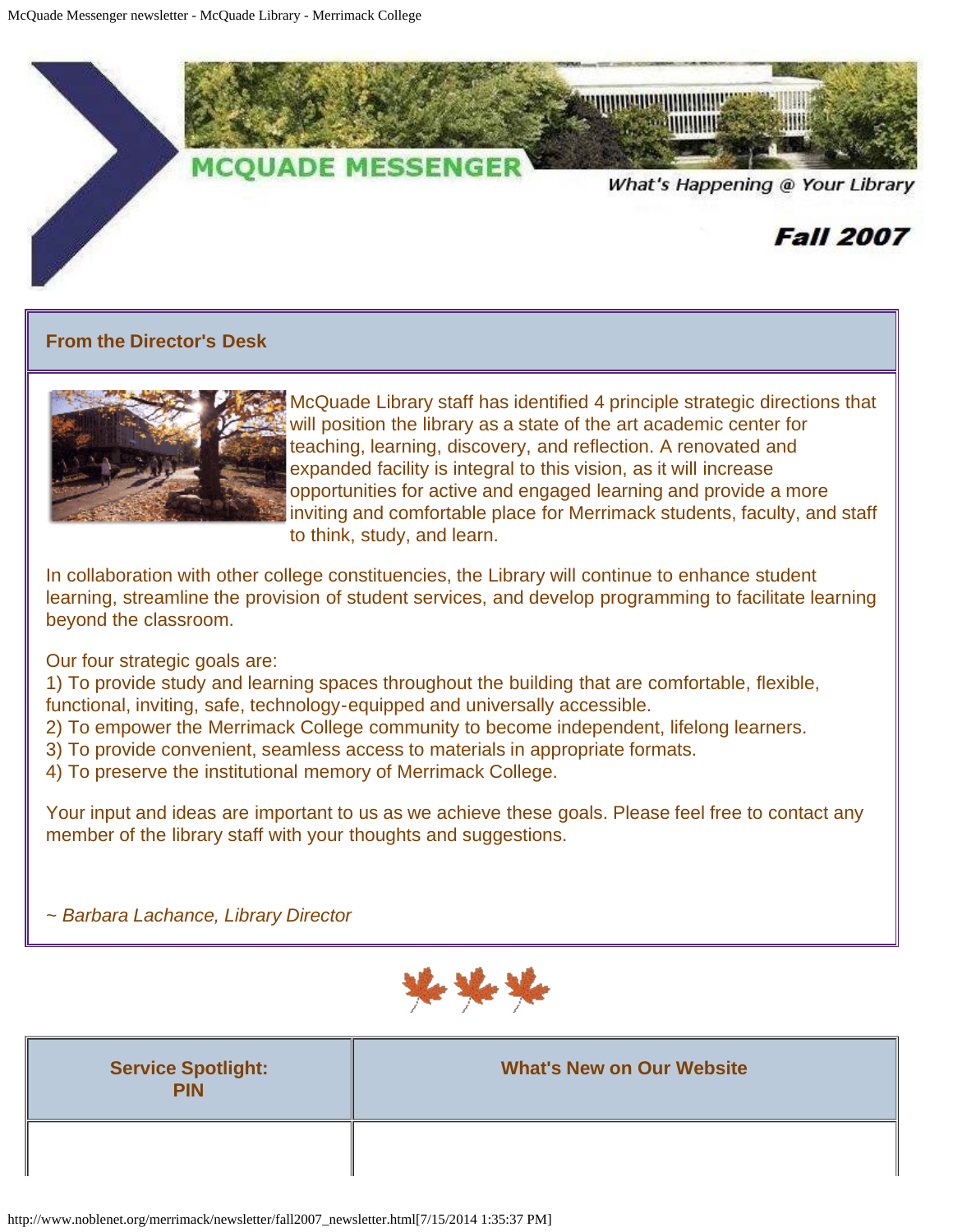| <b>Your PIN (Personal Identification</b><br>Number) lets you place holds on<br>materials, renew books from<br>home, and review your current<br>checkouts.                                      | Check out or subscribe to our McQuade<br>Library blog to keep up with news and<br>happenings at McQuade!                                                                                                                  |
|------------------------------------------------------------------------------------------------------------------------------------------------------------------------------------------------|---------------------------------------------------------------------------------------------------------------------------------------------------------------------------------------------------------------------------|
| All students, who have never<br>changed their PIN, have had one<br>set for them. Each student's PIN<br>is his/her birthday in six digits.                                                      | <b>New Subject Bibliographies</b><br>50 Years On the Road: Jack Kerouac and the Beats                                                                                                                                     |
| For example: December 2, 1987<br>$= 120787$ and January 13, 1988 =<br>011388                                                                                                                   | <b>Beyond the Little Rock Nine: School Integration Materials</b><br>$\leq a$<br>href="http://www.noblenet.org/merrimack/booklists/vsi.htm"<br>target="_blank">Very Short Introductions: Very Interesting<br><b>Topics</b> |
| Faculty and staff who have never<br>asked for a PIN can get one in<br>three ways by: visiting the library,<br>filling out our 'Request a PIN<br>Form,' or calling the library at ext.<br>4215. |                                                                                                                                                                                                                           |
| To learn how to place holds with<br>your PIN, click here.                                                                                                                                      |                                                                                                                                                                                                                           |



**Ever Ancient, Ever New: Words and Pictures from the College Archives**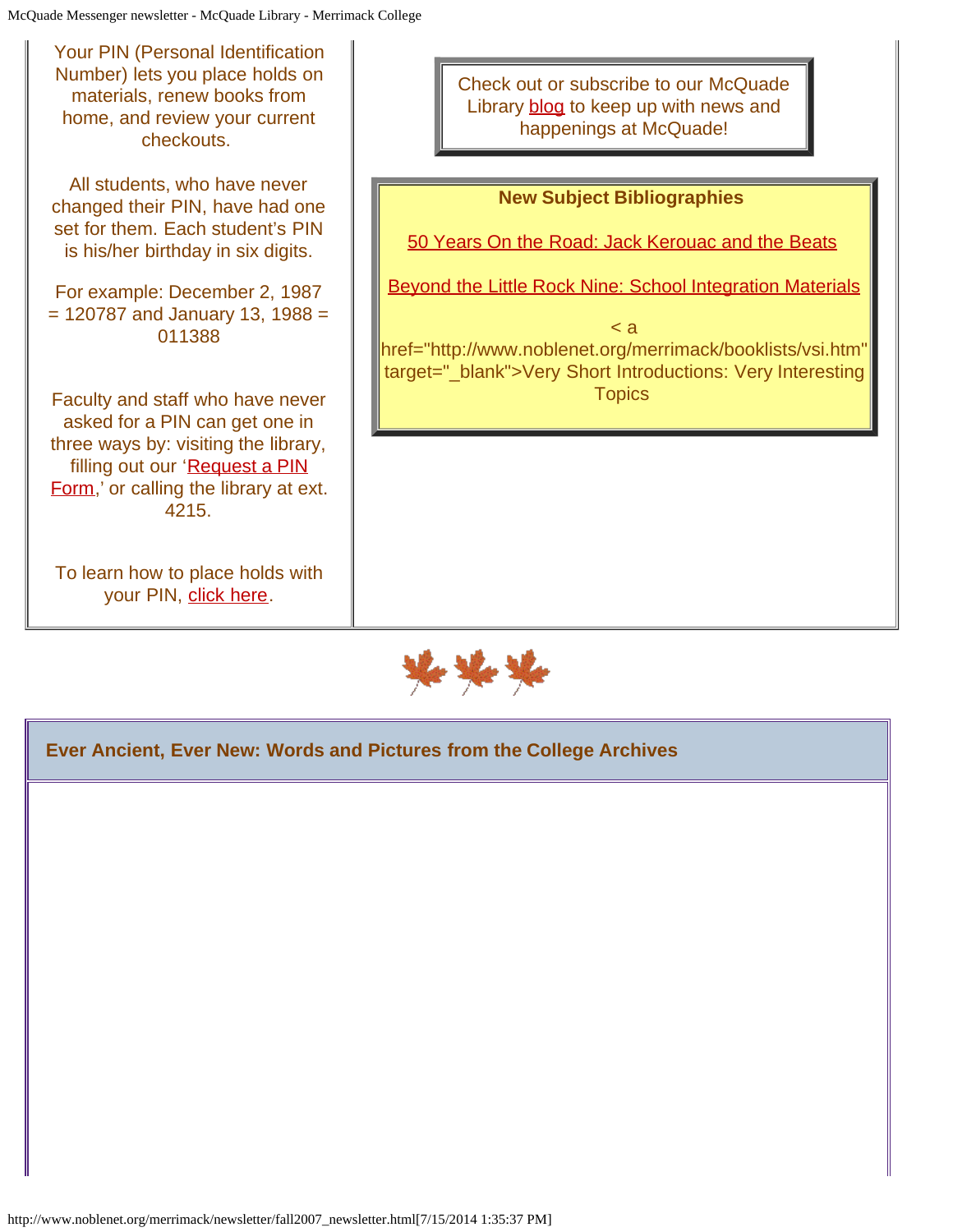

# McQuade Library Art Gallery, September 5 through October 31, 2007

The intention of this exhibition is not to produce a timeline of events, but to celebrate sixty years of Merrimack College, a pastiche in words and pictures. Representative of an on-going project to digitize and conserve the archives of the college, many of the images here come from crumbling scrapbooks and photo albums kept by our Augustinian founders, as well as those who have come after them each contributing to its growth, participating in its community, and dreaming of a future. The results of these sixty years are a collective institutional memory housed in file cabinets and archival storage boxes, and in the hearts and memories of all those who have been touched by our school.

As we contemplate the sixty years that gave rise to a thriving campus community out of a section of fallow farmland, growing one building at a time, we reflect upon our own contributions to Merrimack College. We dedicate this exhibition to those who founded and nurtured our institution, to those who carried it to the present, and to those who will shape its future.

*Kevin Salemme '88 & Robert J. O'Brien '73*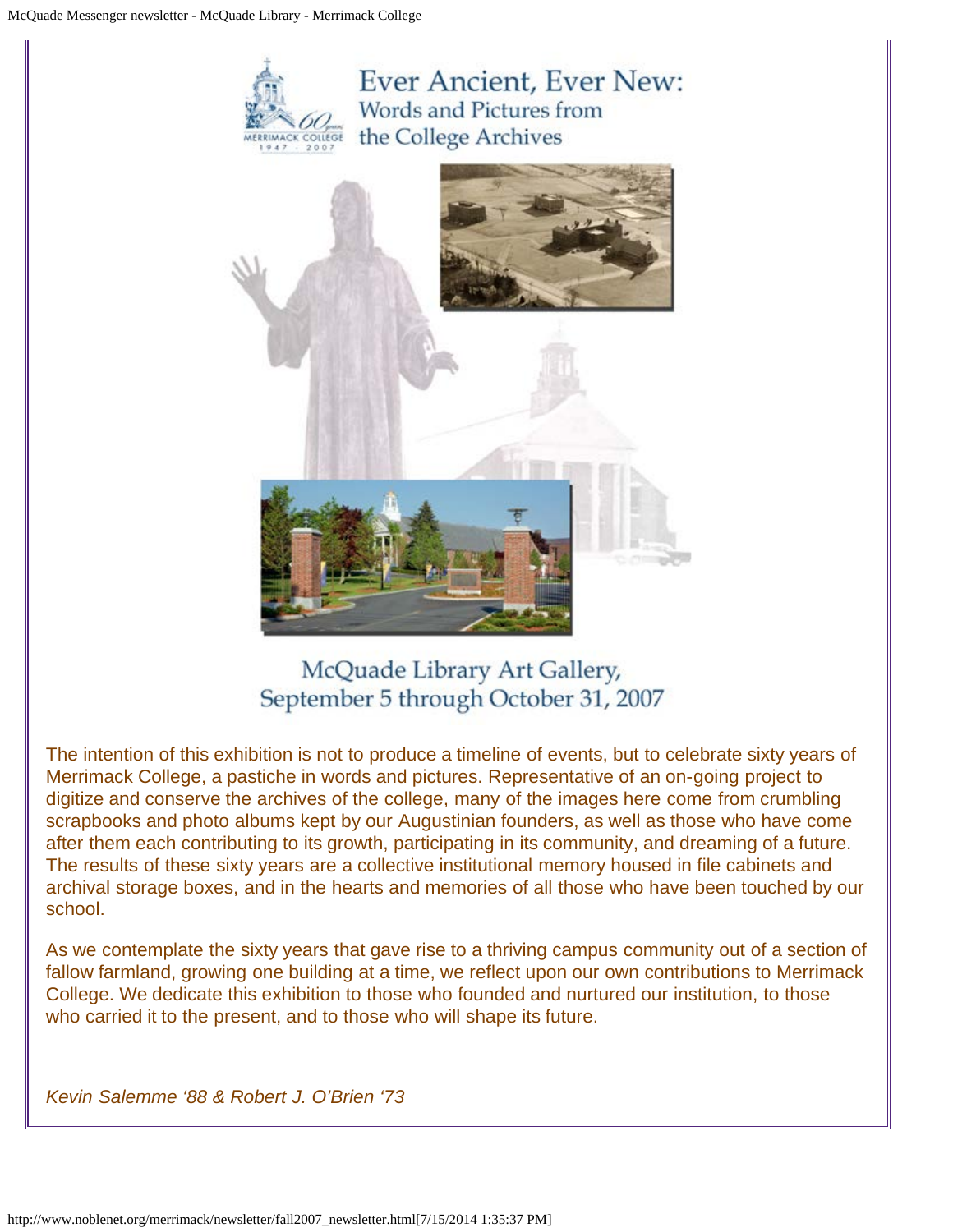

#### **Circulation Department Welcomes New Hires**

Every fall, the Circulation Department receives dozens of work study student applications and this year was no different. While reviewing these applications and conducting interviews gives the department the wonderful opportunity to meet and get to know many incoming and returning students, it is always sad to have to narrow down the candidates, many of whom are qualified and eager for the opportunity to work at the library.

The process for selecting candidates is based on several factors including financial aid status, availability, and previous work experience. Once hired, student workers perform the vital tasks of covering the front desk, processing checkouts, answering the phone, referring patrons to staff, shelving, retrieving interlibrary loans and course reserves, and representing the library to current and potential students.

This year, we are pleased to welcome the following 8 students to our staff:

- Audrey Bean, Freshman
- Calvin Burgett, Sophmore
- Meghan Clements, Junior
- Ryan McLaughlin, Freshman
- Daniel Morris, Freshman
- Yanil Rojas, Freshman
- Nicole Zaffini, Freshman

*Joe St. Germain, Evening Circulation Supervisor*



# **A** RefWorks

## **RefWorks Is Here**

What is [RefWorks](http://www.refworks.com/)? It is an online research management tool now available to the Merrimack College community. It allows researchers to create a personal database (accessible online from anywhere) in which they can gather, manage and store all kinds of information. Bibliographic information for articles, books and many other kinds of sources